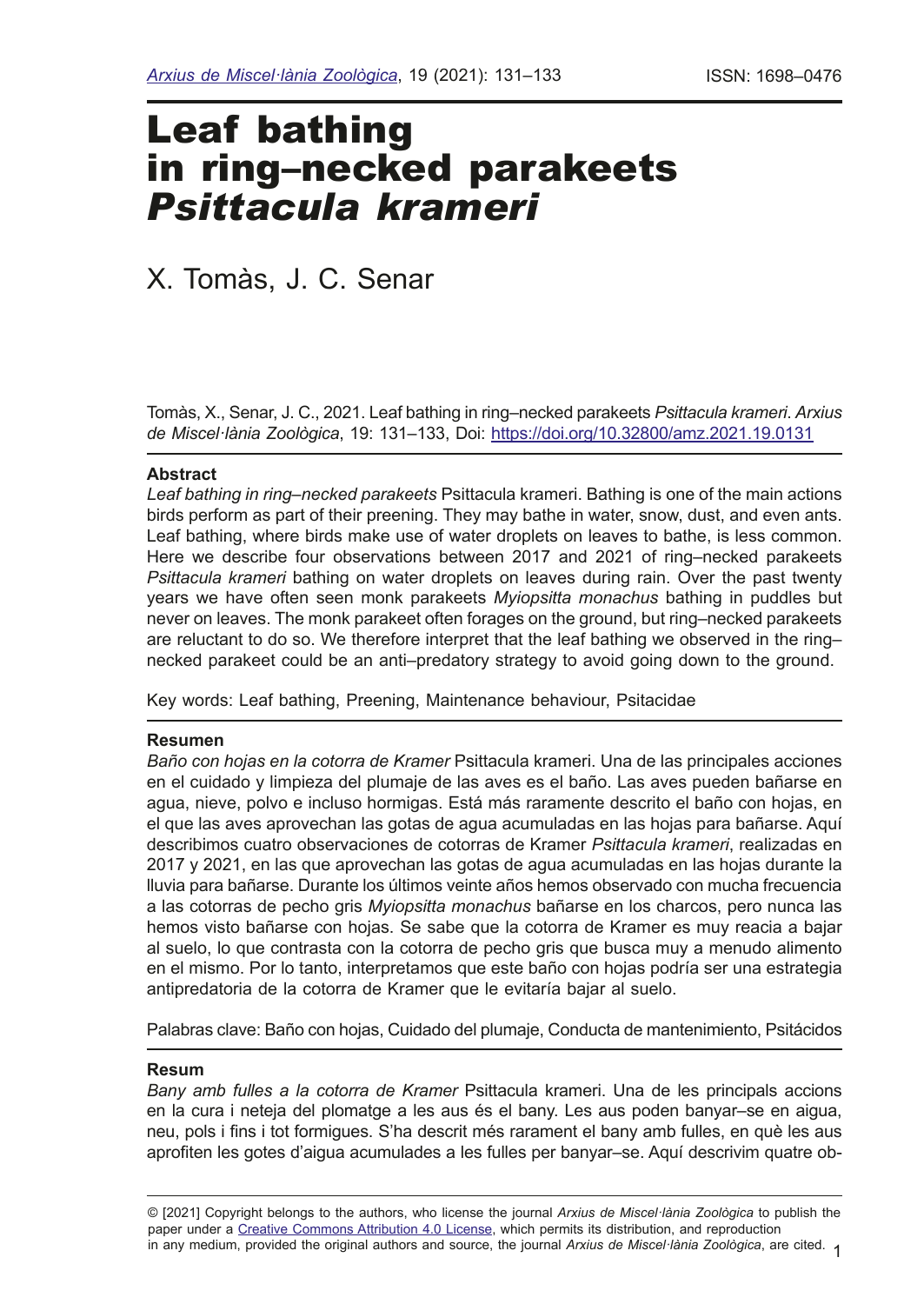servacions de cotorres de Kramer *Psittacula krameri*, fetes el 2017 i el 2021, en què aproften les gotes d'aigua acumulades a les fulles durant la pluja per banyar–se. Durant els darrers vint anys hem observat amb molta freqüència les cotorres de pit gris *Myiopsitta monachus* banyar–se en tolls, però mai les hem vist banyar–se amb fulles. Se sap que la cotorra de Kramer és molt reticent a baixar a terra, cosa que contrasta amb la cotorra de pit gris que hi busca aliment molt sovint. Per tant, interpretem que aquest bany amb fulles podria ser una estratègia antipredatòria per part de la cotorra de Kramer amb la qual evitaria baixar a terra.

Paraules clau: Bany amb fulles, Cura del plomatge, Conducta de manteniment, Psitàcids

*Received: 26/04/2021; Conditional acceptance: 13/05/2021; Final acceptance: 18/05/2021*

*Xavier Tomàs, Juan Carlos Senar, Dept. d'Ecologia Evolutiva i de la Conducta, Museu de Ciències Naturals de Barcelona, Castell dels Tres Dragons, Parc de la Ciutadella, Passeig Picasso s/n., 08003 Barcelona, Espanya (Spain).*

Corresponding author: J. C. Senar. E-mail: [jcsenar@bcn.cat](mailto:jcsenar@bcn.cat)

ORCID ID: X. Tomàs: 0000-0002-1934-399X; J. C. Senar: 0000-0001-9955-3892

Feathers are essential but delicate structures. However, as mature feathers are dead tissue and have no circulatory system for internal maintenance, birds must devote a signifcant proportion of time to their care (Bostwick, 2016). One of the main actions of preening is bathing. Birds may bathe in water, snow, dust and even ants (Potter, 1970; Slessers, 1970; Bostwick, 2016). Leaf bathing, also called foliage bathing, is less frequent. It involves birds making use of the water droplets accumulated on leaves to bathe. The frst report of this behaviour was of a spotted towhee *Pipilo mulatus* using dew on leaves, scuttling about under and over the wet foliage to take a bath (Miller, 1942). The same behaviour was described by Abbott (1954) for a mockingbird *Mimus polyglottos*. Several other reports of leaf bathing have been described, most commonly of birds taking advantage of dew but also of water rain or garden sprinklers (Verbeek, 1962; Dow, 1968; Baptista, 1973; Klemann, 1994; Eisermann, 2005; Dijkstra, 2006; Mason and Macdonald, 2006; Murphy, 2011). Here we describe ring–necked parakeets *Psittacula krameri* taking advantage of water droplets accumulated on leaves during rain to bathe.

These events were observed during monitoring of the parrot population in Ciutadella Park in Barcelona (NE of Spain). The population of feral parrots in this park is large, with five reproductive species, among which the monk parakeet *Myiopsitta monachus* and ring–necked parakeet are the most abundant (Senar et al., 2017a, 2017b). Observations were made on 20/01/2007, 23/01/2017, 24/03/2017 and 08/02/2021, between approximately 10 h and 12 h noon. They all occurred in similar weather and bird behaviour was also similar. On these days, the weather was unstable, with showers. The birds behaved in an unusual way. The frst thing that caught our attention was the constant screeching from all around the park. We then observed small groups of between three and eight birds moving continuously from tree to tree for periods of one to three minutes, and acting in an apparently chaotic way. When they reached the trees they moved continuously among the leaves, especially those on upper and outer branches, standing vertically face up and face down, making unusual turns, and rubbing all parts of their plumage (from head to tail, back, chest, and wings) on the leaves. Once they fnished the bathing ritual on one tree (preferentially palm trees) they moved on to another, and so on while the rain lasted. The groups were not organized, with specimens changing from one group to another without any apparent pattern or cohesion. They sometimes mixed with other species of parrots and parakeets, although behaviour did not appear to be similar. On two of the days (20/01/2017 and 08/02/2021) it began to rain while the parrots were being monitored. Until that moment they were calm. Their bathing behaviour began with the change of weather.